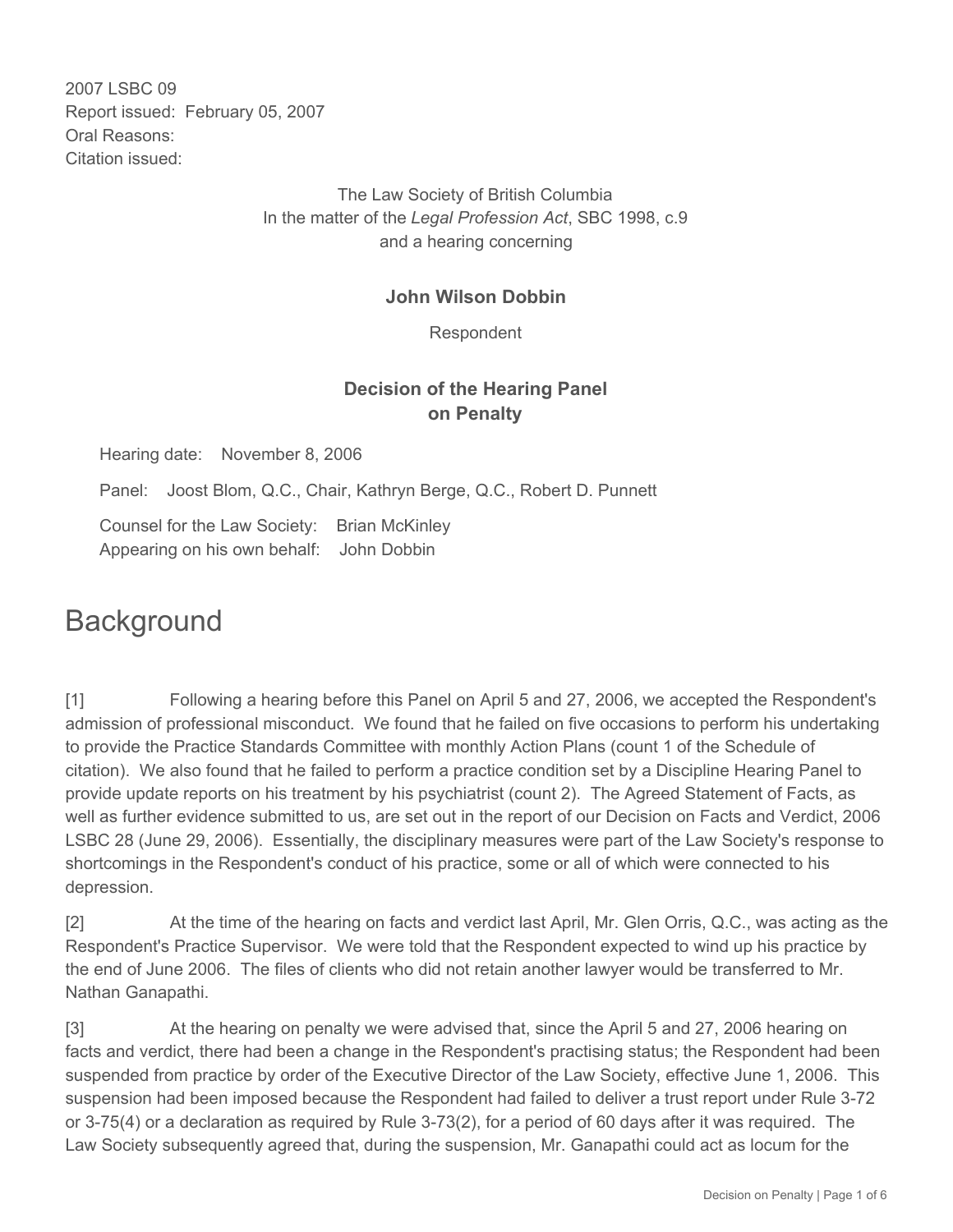Respondent, in lieu of the appointment of a custodian. In letters of June 8 (erroneously dated May 19) and June 20, 2006, confirming this agreement, Mr. Keirstead, a Law Society Staff Lawyer for Custodianships, noted that, since the Respondent's practice was being wound up, the Law Society, under Rule 3-80, would require information relating to the disposition of open files, closed files, corporation records, and certain other matters. On June 16, 2006, Mr. Ganapathi wrote the Law Society that the Respondent had agreed to provide Mr. Ganapathi by June 23, 2006, with all his open files, a list of closed files and their location, a list of all corporations the Respondent had been acting for, the Respondent's Wills Index and all wills in his possession, and certain further matters. The Respondent also agreed to take action to resolve certain outstanding matters relating to a bank account, to three client files, and to a lost discharge of mortgage.

[4] On November 2, 2006, Mr. Ganapathi wrote to Mr. Keirstead that the Respondent had not yet done what he had agreed to do. Mr. Ganapathi said that he was unwilling to continue as locum unless the Respondent resolved all the outstanding matters satisfactorily by November 15. Mr. Ganapathi gave the Respondent the same deadline by letter dated November 7, 2006. We were advised that the Respondent had consented to the appointment of a custodian for his practice if Mr. Ganapathi did not continue as locum after November 15, 2006.

[5] The Respondent, who gave evidence under oath, testified that, except for two matters, he was in possession of all the information that he had promised Mr. Ganapathi; he simply had not yet got around to providing it to him. As for the two outstanding matters, one related to a \$1,400 balance in a trust account on a file in which the Respondent had acted for one of the beneficiaries of an estate. He said that the balance represented his fees and that all that needed to be done was the production of an account for those fees. The other outstanding matter was the removal of a charge on property that a client had bought for cash in 1976 and now wished to sell. The charge was in favour of a lender that no longer existed. A Court Order was needed for the Registrar of Land Titles to accept a discharge from the trust company that had acquired the lender's assets. Mr. Ganapathi would attend to that matter but would need the Respondent's affidavit as to the history of the transactions. The Respondent testified that he had not yet drafted the affidavit.

## **Submissions on penalty**

[6] Mr. McKinley reviewed the Respondent's Professional Conduct Record. It shows a ten-year history of disciplinary action by the Law Society and inaction by the Respondent.

[7] On December 4, 1996, an initial Practice Review of the Respondent's practice took place. The co-reviewers' report of April 2, 1997 identified serious deficiencies in the Respondent's record-keeping and file management, and made a series of recommendations. A follow-up Practice Review was held on October 21, 1997. The staff lawyer's letter of December 8, 1997 to the Respondent made numerous recommendations about office systems, file documentation, client communications, and file handling.

[8] The next event in the record was a citation that was issued against the Respondent on September 4, 1998, for failing to reply to a series of letters and a telephone call from the Law Society. A Hearing Panel decided to refer the citation back to the Discipline Committee with a recommendation that it be rescinded and a Conduct Review be directed. The Discipline Committee sought a review of this decision by the Benchers. The Benchers on Review found ([1999] LSBC 27) the Respondent guilty of professional misconduct, referring to it as " one of the clearest, most extreme cases of failure to respond of which this Quorum of Benchers is aware" (at para. [60]). The Benchers remitted the case to the Hearing Panel, which imposed a penalty of a reprimand and payment of \$2,500 costs.

[9] In the meantime, a new citation for failure to respond to communications from the Law Society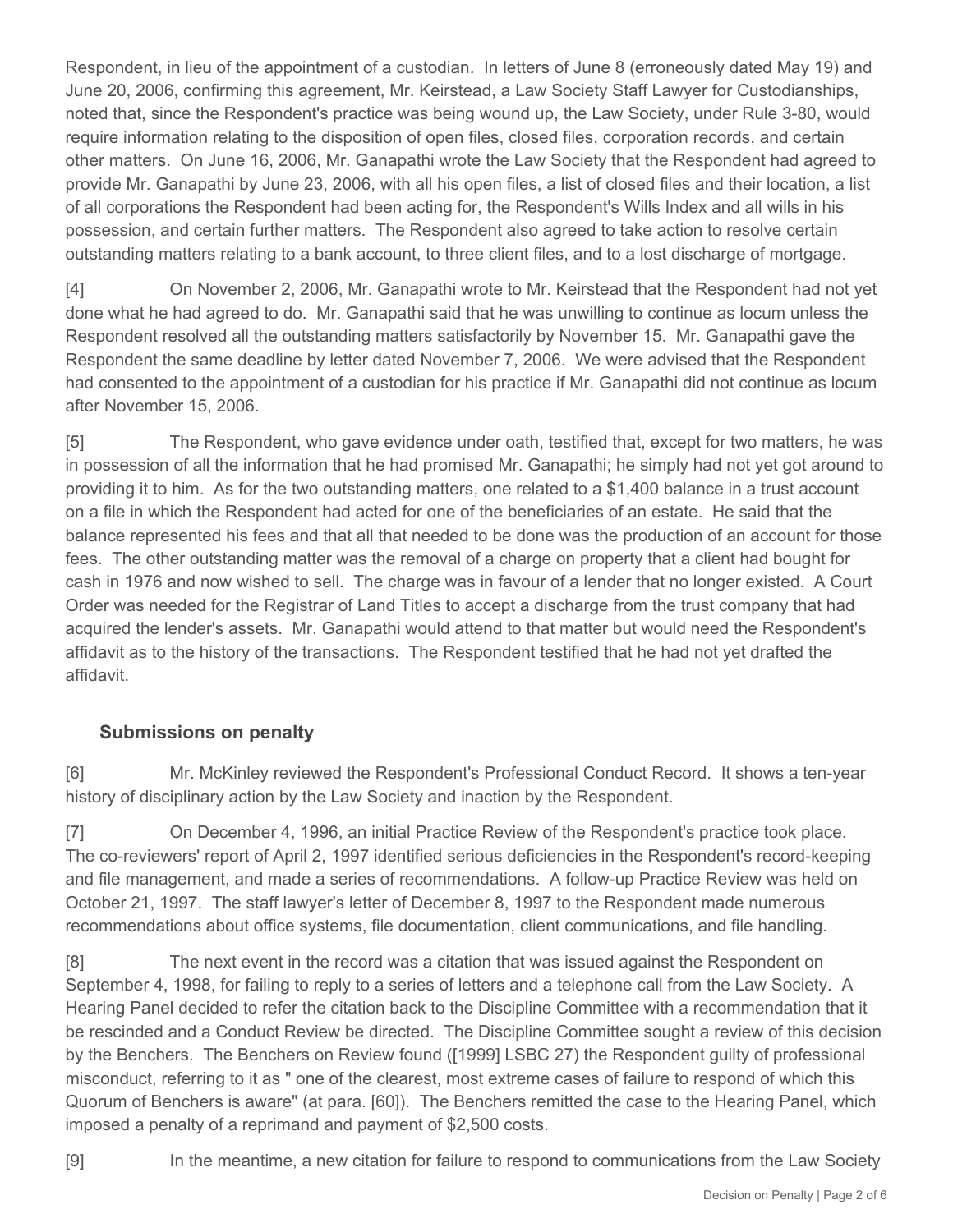had been issued on June 30, 1999. On October 31, 2000, the Hearing Panel found the Respondent guilty of professional misconduct, which he admitted, and on the same day the Panel imposed a penalty of a reprimand and payment of \$1,500 costs ([2000] LSBC 26).

[10] On April 24, 2001, three more citations were issued against the Respondent for breach of an undertaking to respond to correspondence from the Law Society in respect of a certain client matter; for failing to serve a client in a conscientious, diligent and effective manner by not following through on a certain litigation matter; and for failing to provide competent service to clients, as evidenced by a Practice Review report dated November 10, 2000. A fourth citation followed on May 28, 2002, for failing to respond to a series of communications from the Law Society. On the same date as that of the fourth citation, a Panel of Benchers made an order under s. 39 of the *Legal Profession Act* suspending the Respondent from practice in the light of the allegations contained in that citation.

[11] The four citations were considered together by a Hearing Panel. The Respondent admitted that he was guilty of professional misconduct in relation to each citation, and the Panel accepted his admission ([2002] LSBC 16). The Panel ordered (also on December 19, 2002) that the Respondent be suspended for ten months, effective May 28, 2002, the date his suspension had been ordered under s. 39 and a custodian appointed. The Panel also ordered that the Respondent fulfill a number of conditions prior to reinstatement. These included that he continue to see his psychiatrist; that he fulfill all the outstanding recommendations of the 1996 and 1997 Practice Review reports; and that he provide a Practice Supervision Agreement satisfactory to the Practice Standards Committee by March 21, 2003. We were advised that the Respondent met these conditions. The Panel also imposed conditions on the Respondent's practice once it resumed, which it did on March 28, 2003. One of the conditions was that he practise under the supervision of a Practice Supervisor approved by the Practice Standards Committee. A further condition was that he continue to take treatment from his psychiatrist and provide update reports to the Practice Standards Committee on a quarterly basis for the first year after resuming practice and, after that, as directed by the Committee. The Respondent's subsequent failure to provide the required update reports on his psychiatric treatment was the subject of count 2 of the citation in the present proceeding.

[12] Another condition of the Panel's order of December 19, 2002 was that the Respondent undergo a Practice Review in March 2004, to determine whether the other conditions on his practice should be continued. The Practice Review took place on June 15, 2004. Mr. Gounden, Practice Standards counsel, noted the outcome in his letter to the Respondent of July 22, 2004. Many, if not most, of the recommendations of the Practice Reviews in 1996 and 1997 had still not been done. A further follow-up Practice Review was carried out in March 2005. Mr. Gounden's letter to the Respondent of April 5, 2005 set out the results of the review. Few of the matters noted as not done at the time of the previous year's review had been corrected. As a result of its consideration of Mr. Gounden's report, the Practice Standards Committee resolved on May 5, 2005, to ask for an undertaking from the Respondent to provide monthly action plans. The Respondent gave the undertaking in writing on May 20, 2005. The Respondent's failure to submit action plans was the subject of count 1 of the citation in this proceeding.

[13] Regarding penalty, Mr. McKinley submitted that, in imposing a penalty, this Panel should bear in mind the long-standing attempts by the Law Society to induce the Respondent to improve his practice and his file management. The best efforts of the Law Society were not successful in preventing continuing complaints, citations and interventions. Mr. McKinley submitted that the appropriate penalty could include a further lengthy suspension, conditions precedent to a return to practice, including provision of a psychiatrist's certificate of fitness to return to practice, and practice restrictions after an eventual return to practice. He submitted that the following restrictions be considered by the Panel, which would be specified to apply should the Respondent serve out his suspension and satisfy the conditions precedent to a return to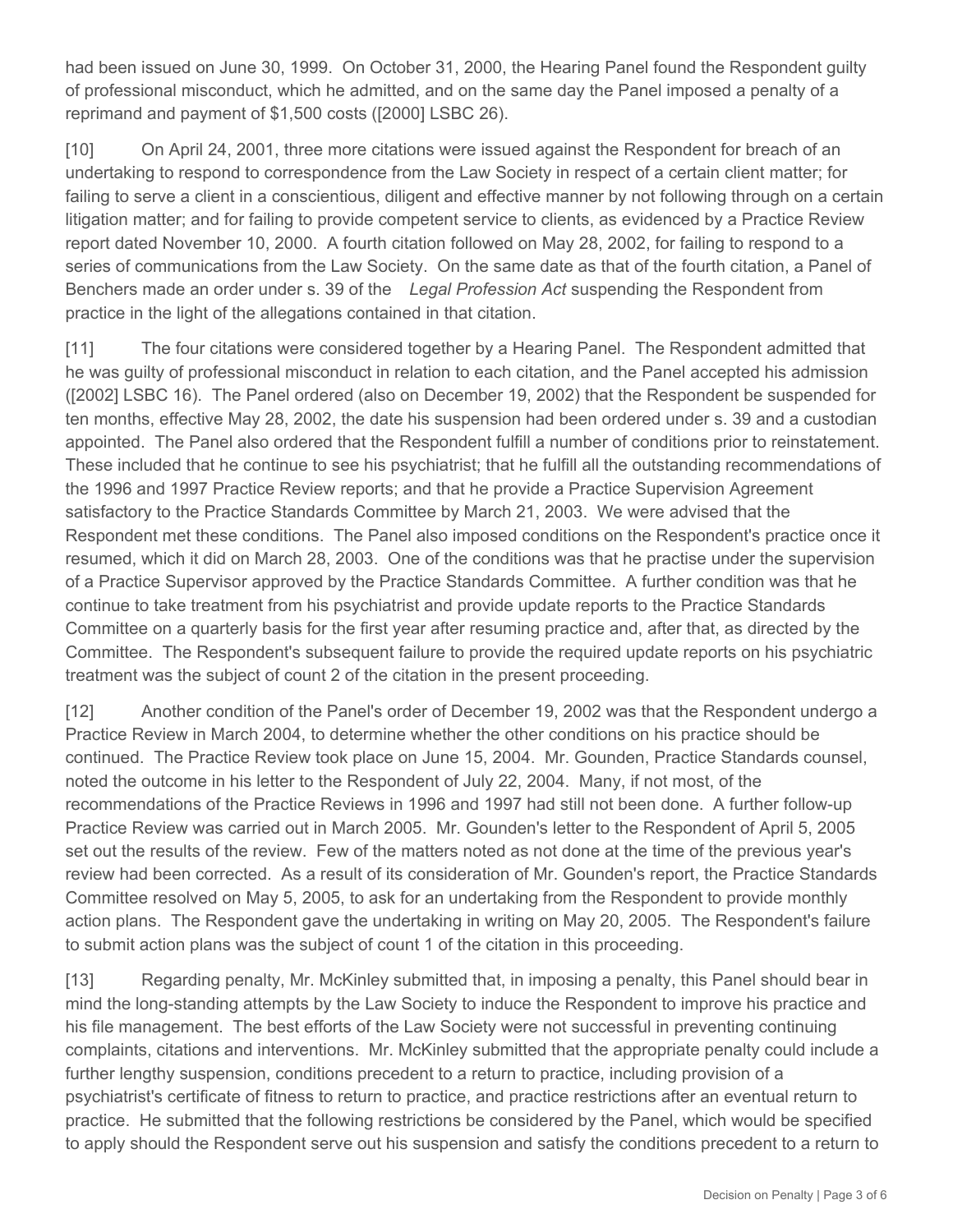practice:

(a) the Respondent must practise only as an employee of another lawyer;

(b) the Respondent must provide an undertaking to take, and then to complete, a course of remedial studies;

- (c) undergo a practice review within three months of resuming practice;
- (d) implement all recommendations coming out of the review; and
- (e) undergo a further course of psychiatric treatment with periodic reports.

Fulfillment of each condition would be subject to the Practice Standards Committee's monitoring and approval.

[14] Mr. McKinley cited a number of disciplinary cases involving breach of practice conditions similar to those in the present case in support of his submission regarding penalty.

[15] Two of the cases involved penalties without a suspension. In *Law Society of BC v. Barton*, [2003] LSBC 04, Discipline Case Digest 03/02, a one-Bencher Panel imposed a \$1,000 fine for failure to provide a medical report to the Law Society. A subsequent decision, *Law Society of BC v. Barton*, 2004 LSBC 20, Discipline Case Digest 04/11, concerned the same lawyer's breach of his undertaking to instruct his physician to submit a medical report. A one-Bencher Panel ordered, *inter alia*, that that Respondent be reprimanded, abstain from all consumption of alcohol and not recommence practice until he provided a report satisfactory to the Law Society, from an addiction physician, setting out that he was fit to practise law and proposing a treatment plan and monitoring regime. In *Law Society of BC v. Kroon*, [2000] LSBC 12, Discipline Case Digest 00/13, the lawyer had undergone several practice reviews and was found guilty of professional misconduct in not carrying out the recommendations from those reviews. A one-Bencher Panel ordered a reprimand, a practice area restriction, a requirement that the Respondent propose within 6 months a course of professional counselling to deal with chronic procrastination problems, completion of such a counseling program, and a further practice review.

[16] *Law Society of BC v. Caplan*, Discipline Case Digest 97/4, was an example of a suspension until fulfillment of a condition. The lawyer had breached an undertaking to pay property taxes with funds received from a purchaser and had failed to respond reasonably promptly to correspondence from another lawyer and from the Law Society. A three-Bencher Panel ordered the lawyer be suspended until he satisfied a board of examiners appointed by the Competency Committee (the predecessor of the Practice Standards Committee) that he was competent to practise law. Another such penalty was imposed in *Law Society of BC v. Hart*, [1999] LSBC 26, Discipline Case Digest 99/24, which concerned a litany of failures to correct practice deficiencies, as well as contempt of a Court Order made against the lawyer personally in a family law matter. A one-Bencher Panel ordered a reprimand and a suspension (the lawyer had not practised for 11 months before the hearing) until he met a number of conditions, including abstaining completely from alcohol, providing and abiding by an alcohol treatment plan, and filing outstanding accountant's reports. The Panel also imposed restrictions on an eventual return to practice: the lawyer to practise only as an employee or associate of another lawyer, as approved by the Practice Standards Committee; not to operate a trust account of his own until permitted to do so by the Committee; and to nominate a mentor acceptable to the Committee who would meet monthly with him to review files and practice administration.

[17] Two further cases involved lawyers who had left practice. Hearing Panels imposed conditions on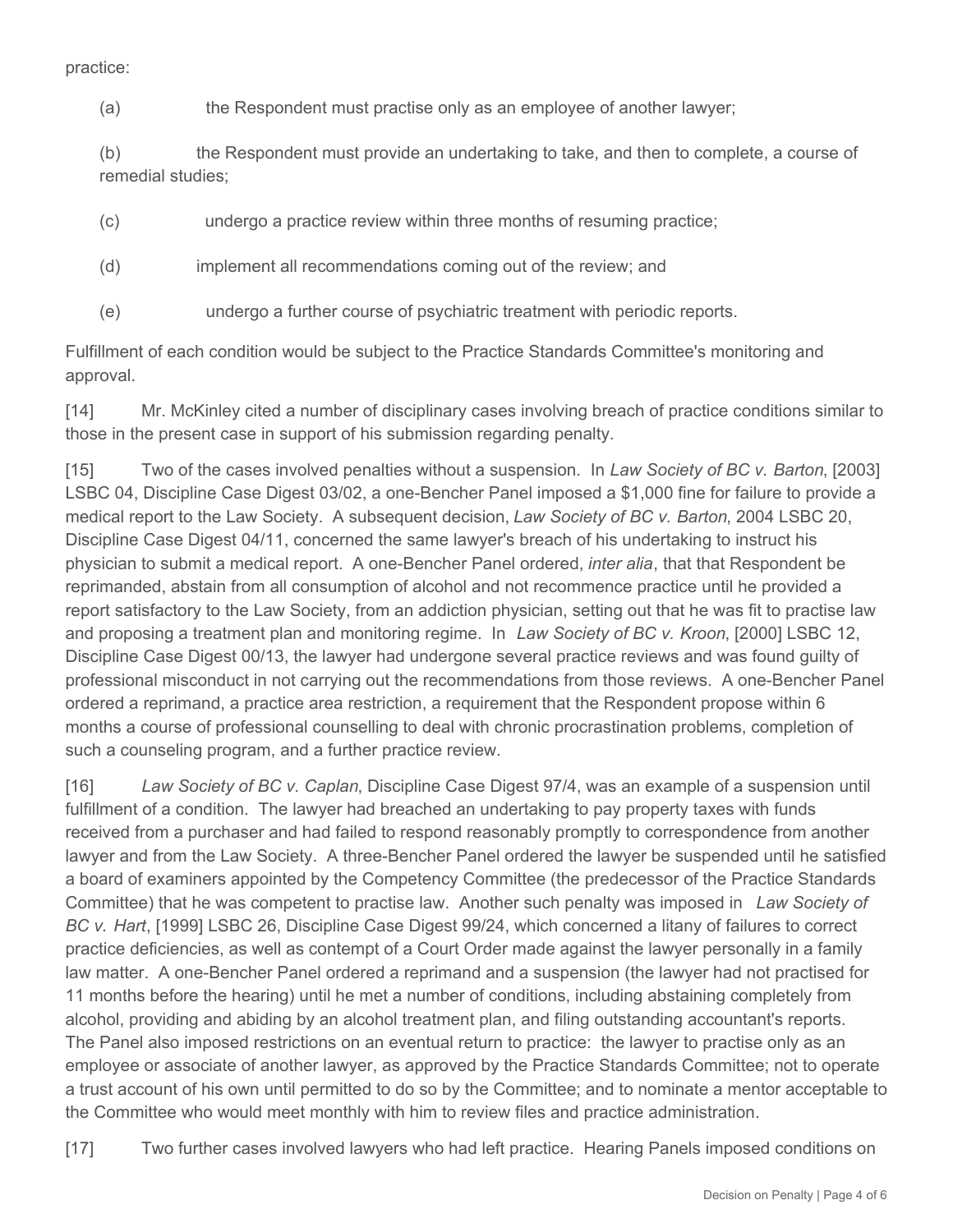their right to resume practice. In *Law Society of BC v. Roberts*, Discipline Case Digest 97/7, a competency case, a single-Bencher Panel imposed, in addition to a \$1,000 fine, a condition that, should the lawyer seek reinstatement and a resumption of practice, he must satisfy a board of examiners appointed by the Competency Committee that he was competent to practise law. In *Law Society of BC v. Uzelac*, [2003] LSBC 35, Discipline Case Digest 03/22, the lawyer had repeatedly breached Law Society accounting rules and had voluntarily ceased practice for nine months rather than face suspension. The three-Bencher Panel ordered that he be allowed to return to practice only under a practice supervision agreement.

[18] The Respondent's comments were a mixture of evidence and submissions. He advised the Panel that he always considered himself a competent lawyer, but had long been in denial about his depression and that, perhaps, he was still in denial to some extent. He had been treated for depression by his psychiatrist, Dr. Levin. At one stage Dr. Levin had regarded the Respondent as being free of depression for enough time that monitoring by his family physician would be adequate. The Practice Standards Committee had been unwilling to relieve the Respondent of the condition that he continue to submit reports about his psychiatric treatment, so he had resumed his visits to Dr. Levin but, as of the time of this penalty hearing, had not seen him for about a year.

[19] The Respondent told us that his goal was to submit a trust report, pay outstanding fees and penalties to the Law Society, and thus end the current suspension of his practice so that he could close his practice career at the end of December, 2006 as a member in good standing. To keep this possibility open, he asked that, if we were to order a further suspension as part of the penalty in this case, we make the suspension effective as of January 1, 2007. As to the other conditions put forward by Mr. McKinley, the Respondent expressed that he was willing to accept the conditions on his return to practice proposed by Mr. McKinley.

[20] Mr. McKinley submitted a table of costs in this proceeding totaling \$6,914.00. The Respondent took no issue with respect to the costs.

## **DECISION ON PENALTY**

[21] We agree with the submissions of the Law Society that the Respondent should not be able to resume practice until he is fit to do so, and that conditions should be imposed on his practice if he does resume it. The Respondent accepts that such an order would be fair, although, in any event, he intends to cease membership in the Law Society at the end of December 2006.

[22] Accordingly, our order is that:

1. The Respondent is suspended from the practice of law from the date of publication of this decision for a minimum of one year, and until he appears before a board of examiners appointed by the Practice Standards Committee and satisfies the board that his competence to practise law is not adversely affected by a mental disability.

2. If Mr. Dobbin resumes the practice of law, he must fulfill the following conditions:

(a) He must practise only as an employee of or associate with one or more lawyers in the same office space, as may be approved in writing by the Practice Standards Committee, until the Practice Standards Committee relieves him of this condition; and

(b) He must undergo a practice review within three months of resuming practice and give an